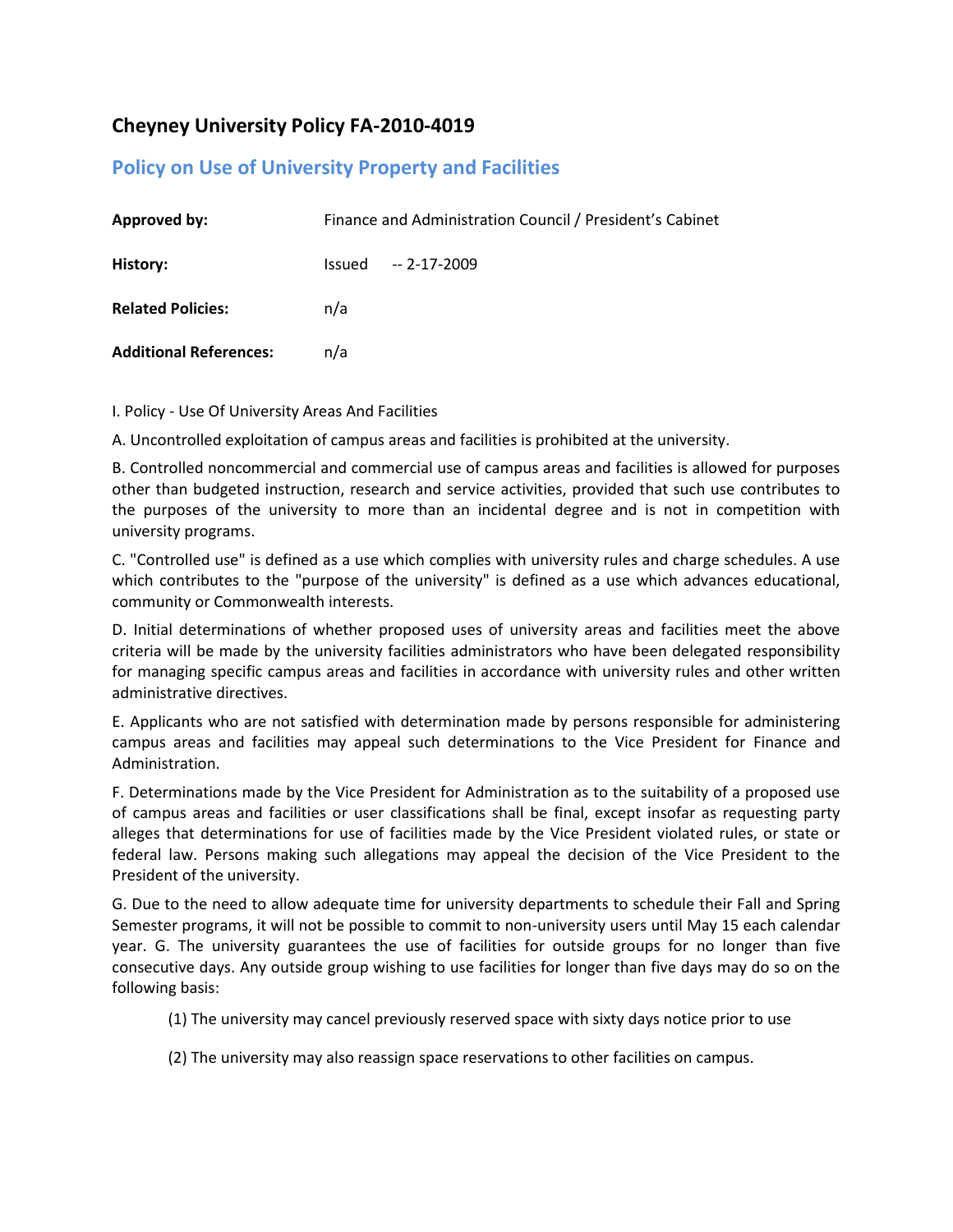**Cheyney University Policy FA-2010-4019 Policy on Use of University Property and Facilities Page 2**

> (3) The outside group must also specify which five days are most important so that particular time span is not interrupted. Reassignment or cancellation of space may be based upon the needs of university programs, maintenance and repair requirements, inadequate staffing or other reasons related to the orderly conduct of the university. The university may refuse use of facilities to applicants based upon lack of suitable facilities, current or previous failure of the applicant to abide by the terms and conditions of facilities use, or lack of substantial contribution of the proposed activity to the mission and purposes of the university

#### II. Procedures

A. The Vice President for Finance and Administration may delegate to university employees responsibility for administration of this policy.

B. In general, priority for the use of areas and facilities will be given to those users and activities that advance the purpose of the university to the greatest degree. Scheduled instruction, research and service activities provided in the university budget shall have first priority for use of academic facilities. Student generated activities have first priority for use of facilities which are designated primarily for student use.

C.

(1) University facilities administrators may approve requests from university and direct support organizations. Notification of such approved requests will be forwarded to the Vice President on a weekly basis.

(2) University facilities administrators may tentatively reserve facilities requested by organizations and individuals outside the university. After a tentative reservation has been made, each request that is recommended for approval will be forwarded to the Vice President for Administration on the Facilities Use Contract (attachment 1). University facilities administrators will not forward requests to the Vice President for Administration if the facility is not available, or if the request does not meet the requirements outlined in this policy.

D. Payments for the use of facilities are to be made to Cheyney University and will be deposited in university accounts according to standard business procedures. Payments for use of facilities by individuals and organizations outside of the university will normally be made in advance of such use.

E. No group should make assumptions related to space usage until a document is received from the university in that regard.

### III. Schedule Of Costs

In consultation with the Director of Physical Plant and other appropriate university personnel, the Vice President for Administration will prepare schedules of costs to be charged for use of facilities (attachment)